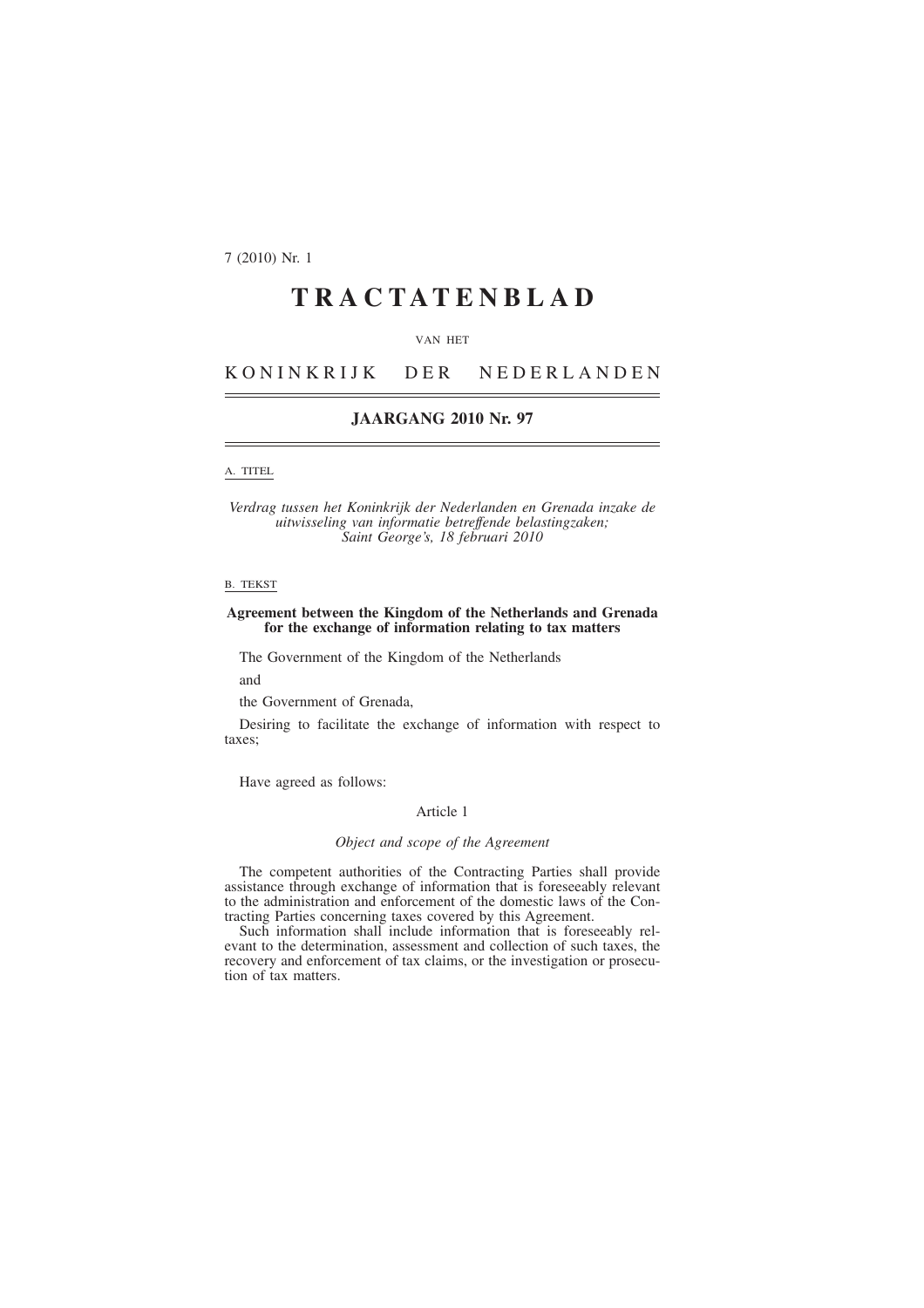Information shall be exchanged in accordance with the provisions of this Agreement and shall be treated as confidential in the manner provided in Article 8.

The rights and safeguards secured to persons by the laws or administrative practice of the requested Party remain applicable to the extent that they do not unduly prevent or delay effective exchange of information.

## Article 2

#### *Jurisdiction*

A requested Party is not obligated to provide information which is neither held by its authorities nor in the possession or control of persons who are within its territorial jurisdiction.

## Article 3

#### *Taxes covered*

The taxes which are the subject of this Agreement are all taxes imposed or administered by either Contracting Party including any identical or substantially similar taxes imposed after the date of signature of the Agreement.

#### $A$ rticle  $\Lambda$

#### *Definitions*

1. For the purposes of this Agreement, unless otherwise defined:

a) the term "Contracting Party" means Grenada or the Netherlands as the context requires;

b) the term "Grenada" means the State of Grenada;

c) the term "the Netherlands" means the part of the Kingdom of the Netherlands that is situated in Europe, including its territorial seas, and any area beyond the territorial sea within which the Netherlands, in accordance with international law, exercises jurisdiction or sovereign rights with respect to the sea bed, its subsoil and its superjacent waters, and their natural resources;

d) the term "competent authority" means

- (i) in the case of Grenada, the Minister of Finance or his authorised representative;
- (ii) in the case of the Netherlands, the Minister of Finance or his authorised representative;

e) the term "person" includes an individual, a company and any other body of persons;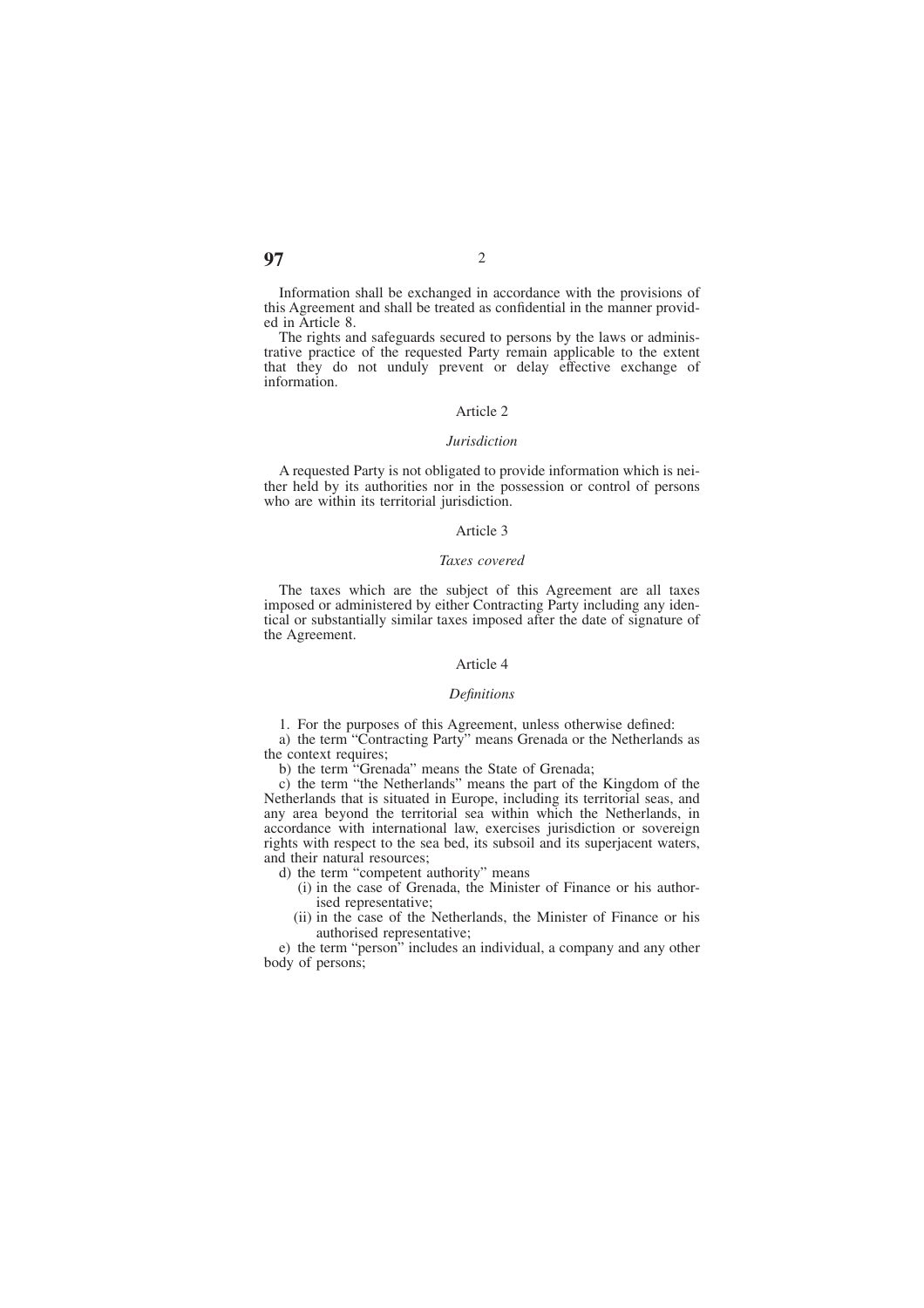f) the term "company" means anybody corporate or any entity that is treated as a body corporate for tax purposes;

g) the term "publicly traded company" means any company whose principal class of shares is listed on a recognised stock exchange provided its listed shares can be readily purchased or sold by the public. Shares can be purchased or sold "by the public" if the purchase or sale of shares is not implicitly or explicitly restricted to a limited group of investors;

h) the term "principal class of shares" means the class or classes of shares representing a majority of the voting power and value of the company;

i) the term "recognised stock exchange" means any stock exchange agreed upon by the competent authorities of the Contracting Parties;

j) the term "collective investment fund or scheme" means any pooled investment vehicle, irrespective of legal form. The term "public collective investment fund or scheme" means any collective investment fund or scheme provided the units, shares or other interests in the fund or scheme can be readily purchased, sold or redeemed by the public. Units, shares or other interests in the fund or scheme can be readily purchased, sold or redeemed "by the public" if the purchase, sale or redemption is not implicitly or explicitly restricted to a limited group of investors;

k) the term "tax" means any tax to which the Agreement applies;

l) the term "applicant Party" means the Contracting Party requesting information;

m) the term "requested Party" means the Contracting Party requested to provide information;

n) the term "information gathering measures" means laws and administrative or judicial procedures that enable a Contracting Party to obtain and provide the requested information;

o) the term "information" means any fact, statement or record in any form whatever;

p) the term "criminal tax matters" means tax matters involving intentional conduct which is liable to prosecution under the criminal laws of the applicant Party;

q) the term " criminal laws" means all criminal laws designated as such under domestic law irrespective of whether contained in the tax laws, the criminal code or other statutes.

2. As regards the application of this Agreement at any time by a Contracting Party, any term not defined therein shall, unless the context otherwise requires, have the meaning that it has at that time under the law of that Party, any meaning under the applicable tax laws of that Party prevailing over a meaning given to the term under other laws of that Party.

3. The Commentary to the OECD Model Agreement on Exchange of Information on Tax Matters shall apply to the interpretation of this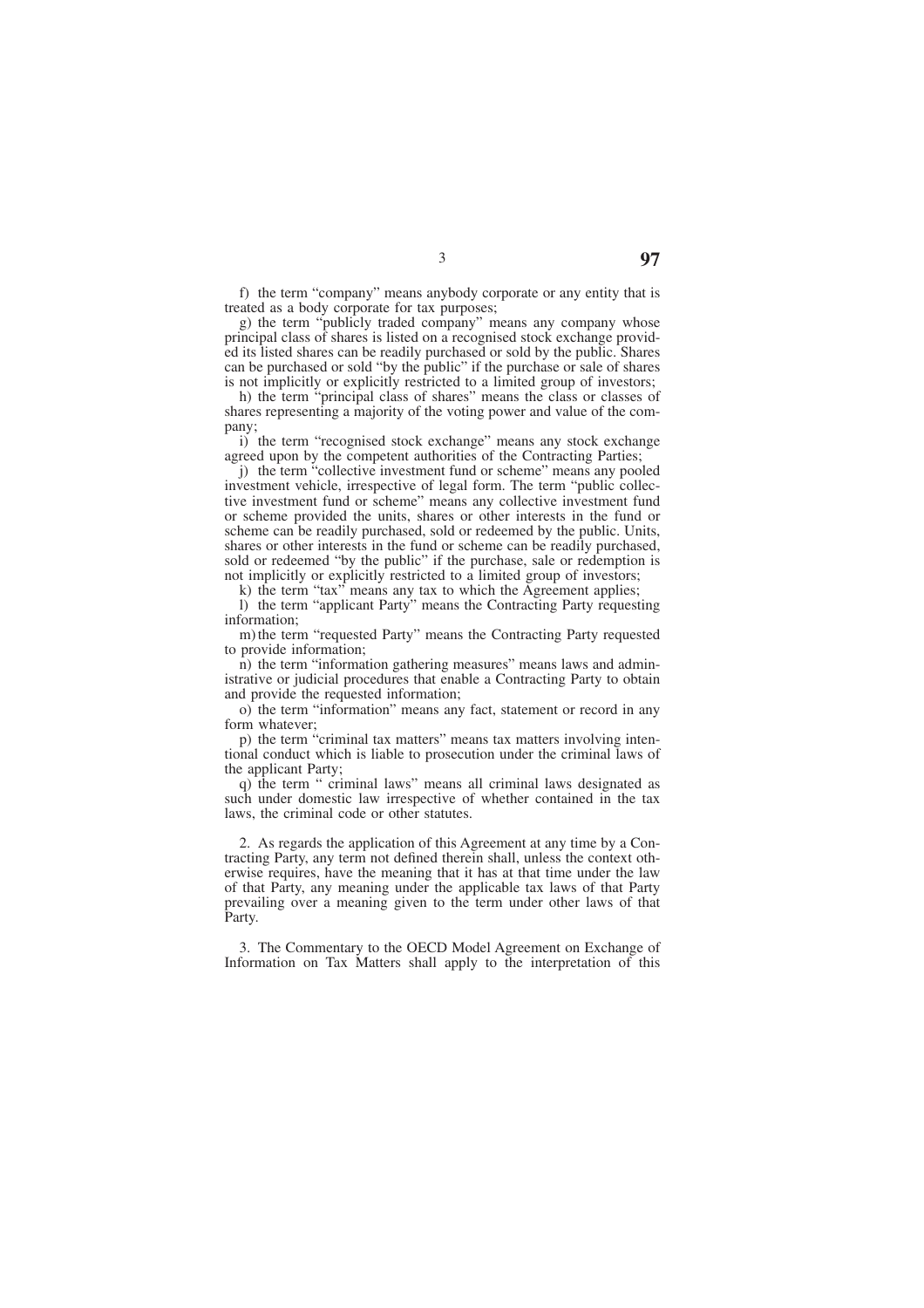Agreement where this Agreement is in conformity with the OECD Model Agreement on Exchange of Information on Tax Matters.

#### Article 5

#### *Exchange of information upon request*

1. The competent authority of the requested Party shall provide upon request information for the purposes referred to in Article 1. Such information shall be exchanged without regard to whether the conduct being investigated would constitute a crime under the laws of the requested Party if such conduct occurred in the jurisdiction of the requested Party.

2. If the information in the possession of the competent authority of the requested Party is not sufficient to enable it to comply with the request for information, that Party shall use all relevant information gathering measures to provide the applicant Party with the information requested, notwithstanding that the requested Party may not need such information for its own tax purposes.

3. If specifically requested by the competent authority of an applicant Party, the competent authority of the requested Party shall provide information under this Article, to the extent allowable under its domestic laws, in the form of depositions of witnesses and authenticated copies of original records.

4. Each Contracting Party shall ensure that its competent authority for the purposes specified in Article 1 of the Agreement, have the authority to obtain and provide upon request:

a) information held by banks, other financial institutions, and any person acting in an agency or fiduciary capacity including nominees and trustees;

b) information regarding the ownership of companies, partnerships, trusts, foundations, "Anstalten" and other persons, including, within the constraints of Article 2, ownership information on all such persons in an ownership chain; in the case of trusts, information on settlors, trustees and beneficiaries; and in the case of foundations, information on founders, members of the foundation council and beneficiaries; further, this Agreement does not create an obligation on the Contracting Parties to obtain or provide ownership information with respect to publicly traded companies or public collective investment funds or schemes unless such information can be obtained without giving rise to disproportionate difficulties.

5. The competent authority of the applicant Party shall provide the following information to the competent authority of the requested Party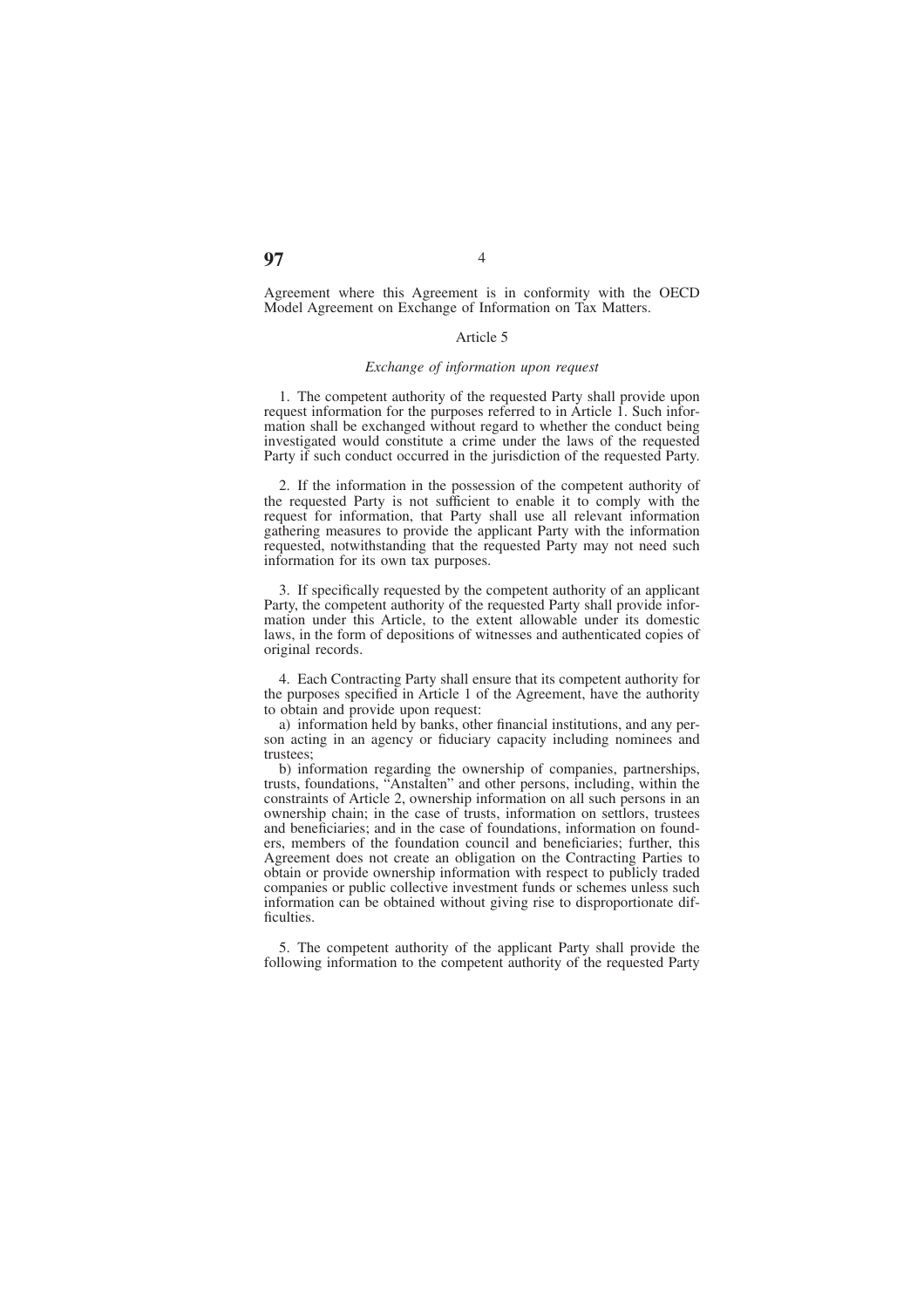when making a request for information under the Agreement to demonstrate the foreseeable relevance of the information to the request:

a) the identity of the person under examination or investigation;

b) a statement of the information sought including its nature and the form in which the applicant Party wishes to receive the information from the requested Party;

c) the tax purpose for which the information is sought;

d) grounds for believing that the information requested is held in the requested Party or is in the possession or control of a person within the jurisdiction of the requested Party;

e) to the extent known, the name and address of any person believed to be in possession of the requested information;

f) a statement that the request is in conformity with the law and administrative practices of the applicant Party, that if the requested information was within the jurisdiction of the applicant Party then the competent authority of the applicant Party would be able to obtain the information under the laws of the applicant Party or in the normal course of administrative practice and that it is in conformity with this Agreement;

g) a statement that the applicant Party has pursued all means available in its own territory to obtain the information, except those that would give rise to disproportionate difficulties.

6. The competent authority of the requested Party shall forward the requested information as promptly as possible to the applicant Party. To ensure a prompt response, the competent authority of the requested Party shall confirm receipt of a request in writing to the competent authority of the applicant Party and shall notify the competent authority of the applicant Party of deficiencies in the request, if any, within sixty days of the receipt of the request.

If the competent authority of the requested Party has been unable to obtain and provide the information within ninety days of receipt of the request, including if it encounters obstacles in furnishing the information or it refuses to furnish the information, it shall immediately inform the applicant Party, explaining the reason for its inability, the nature of the obstacles or the reasons for its refusal.

#### Article 6

#### *Tax examinations abroad*

1. A Contracting Party may allow representatives of the competent authority of the other Contracting Party to enter the territory of the firstmentioned Party to interview individuals and examine records with the written consent of the persons concerned. The competent authority of the second-mentioned Party shall notify the competent authority of the firstmentioned Party of the time and place of the meeting with the individuals concerned.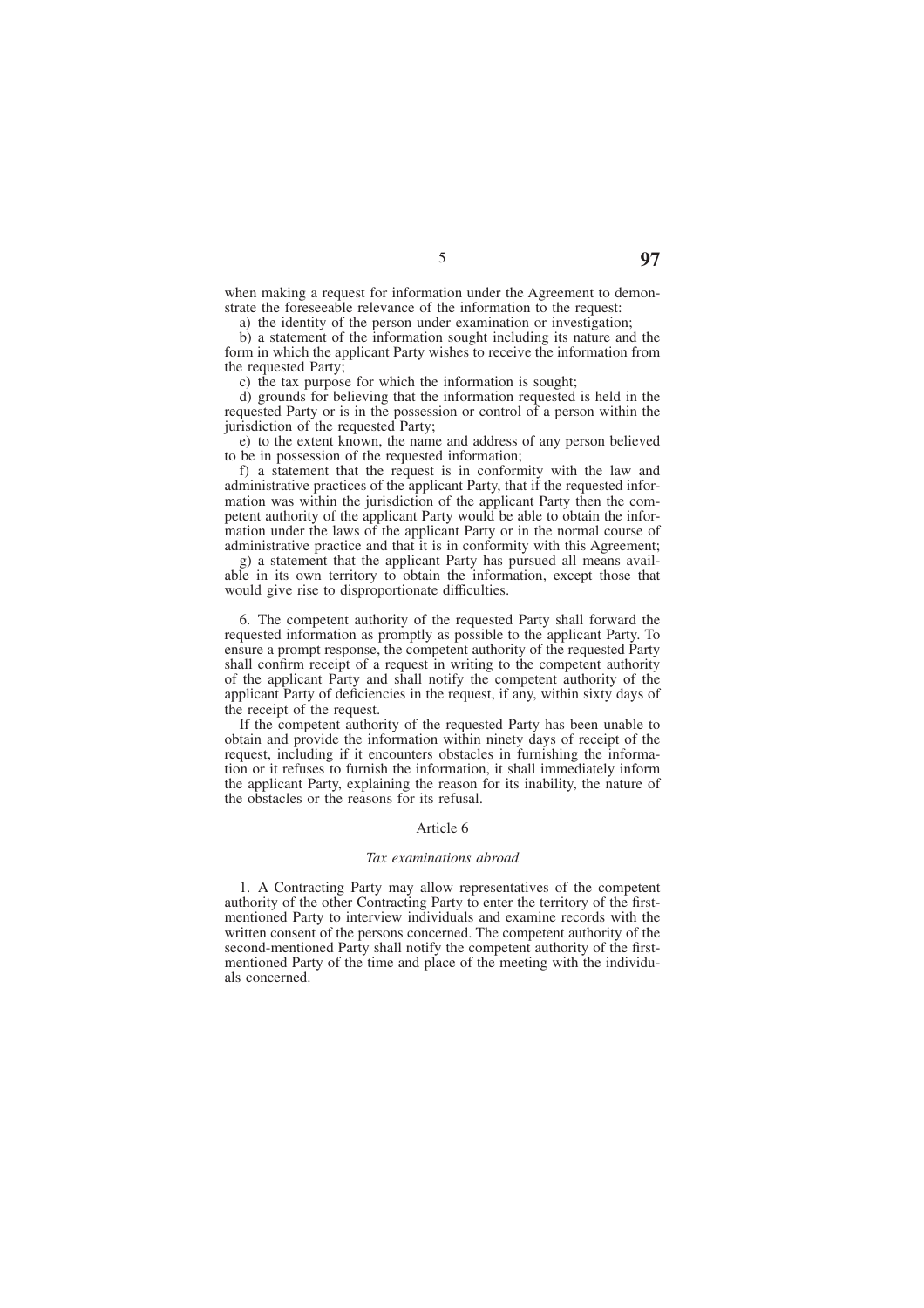2. At the request of the competent authority of one Contracting Party, the competent authority of the other Contracting Party may allow representatives of the competent authority of the first-mentioned Party to be present at the appropriate part of a tax examination in the secondmentioned Party.

3. If the request referred to in paragraph 2 is acceded to, the competent authority of the Contracting Party conducting the examination shall, as soon as possible, notify the competent authority of the other Party about the time and place of the examination, the authority or official designated to carry out the examination and the procedures and conditions required by the first-mentioned Party for the conduct of the examination. All decisions with respect to the conduct of the tax examination shall be made by the Party conducting the examination.

#### Article 7

#### *Possibility of declining a request*

1. The requested Party shall not be required to obtain or provide information that the applicant Party would not be able to obtain under its own laws for purposes of the administration or enforcement of its own tax laws. The competent authority of the requested Party may decline to assist where the request is not made in conformity with this Agreement.

2. The provisions of this Agreement shall not impose on a Contracting Party the obligation to supply information which would disclose any trade, business, industrial, commercial or professional secret or trade process. Notwithstanding the foregoing, information of the type referred to in Article 5, paragraph 4 shall not be treated as such a secret or trade process merely because it meets the criteria in that paragraph.

3. The provisions of this Agreement shall not impose on a Contracting Party the obligation to obtain or provide information, which would reveal confidential communications between a client and an attorney, solicitor or other admitted legal representative where such communications are:

a) produced for the purposes of seeking or providing legal advice, or

b) produced for the purposes of use in existing or contemplated legal proceedings.

4. The requested Party may decline a request for information if the disclosure of the information would be contrary to public policy (ordre public).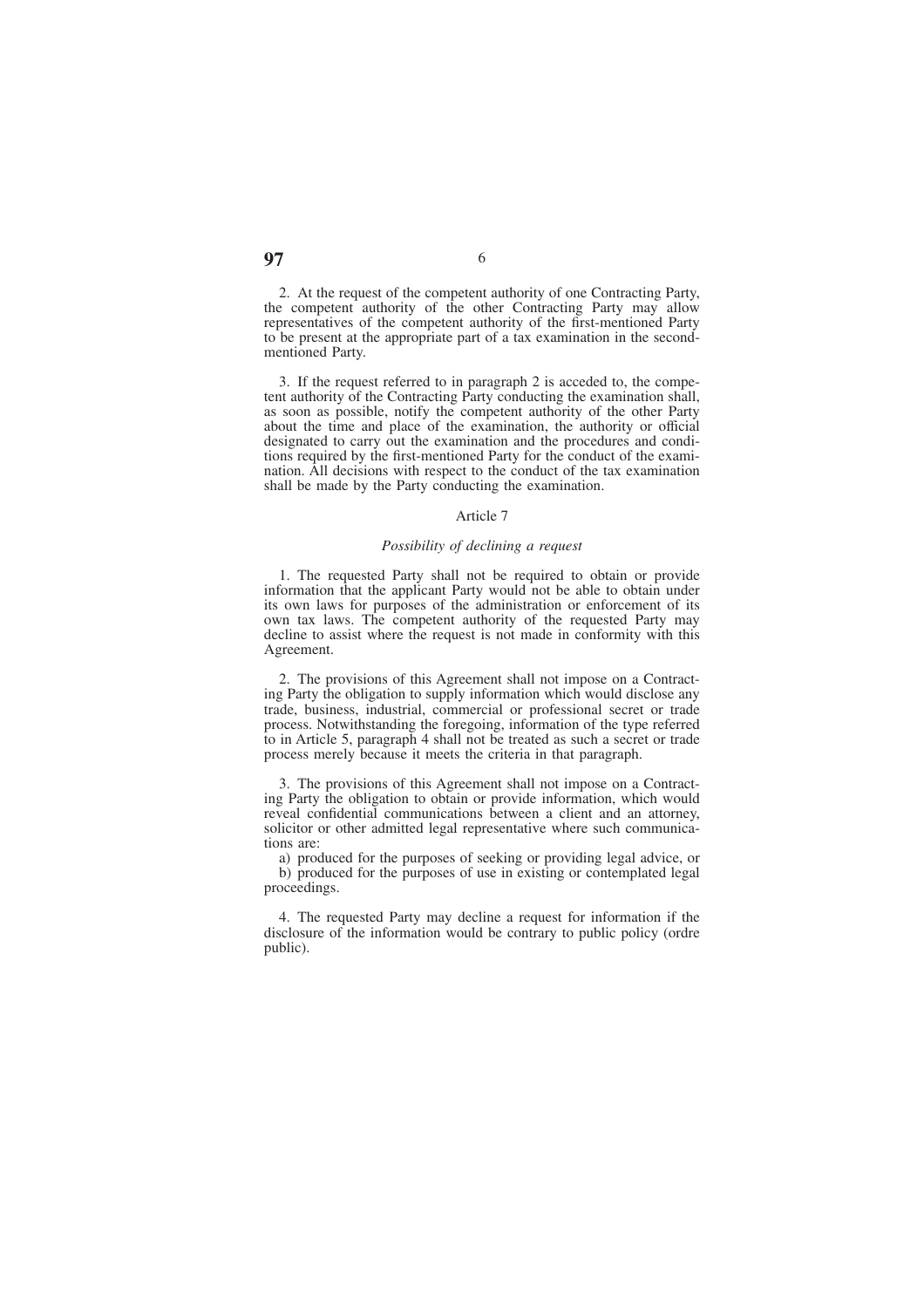5. A request for information shall not be refused on the ground that the tax claim giving rise to the request is disputed.

6. The requested Party may decline a request for information if the information is requested by the applicant Party to administer or enforce a provision of the tax law of the applicant Party, or any requirement connected therewith, which discriminates against a national of the requested Party as compared with a national of the applicant Party in the same circumstances.

#### Article 8

#### *Confidentiality*

1. Any information received by a Contracting Party under this Agreement shall be treated as confidential and may be disclosed only to persons or authorities (including courts and administrative bodies) in the jurisdiction of the Contracting Party concerned with the assessment or collection of, the enforcement or prosecution in respect of, or the determination of appeals in relation to, the taxes covered by this Agreement. Such persons or authorities shall use such information only for such purposes. They may disclose the information in public court proceedings or in judicial decisions. The information may not be disclosed to any other person or entity or authority or any other jurisdiction without the express written consent of the competent authority of the requested Party.

2. In case of exchange of information in respect of an identified or identifiable individual, the provisions of Chapter 6, in particular the Article 199, of the Economic Partnership Agreement between the Cariforum States and the European Community and its Member States of 15 Ocotober 2008 shall be applied accordingly.

#### Article 9

#### *Costs*

Incidence of costs incurred in providing assistance shall be agreed by the Contracting Parties.

#### Article 10

#### *Implementation legislation*

The Contracting Parties shall enact any legislation necessary to comply with, and give effect to, the terms of the Agreement.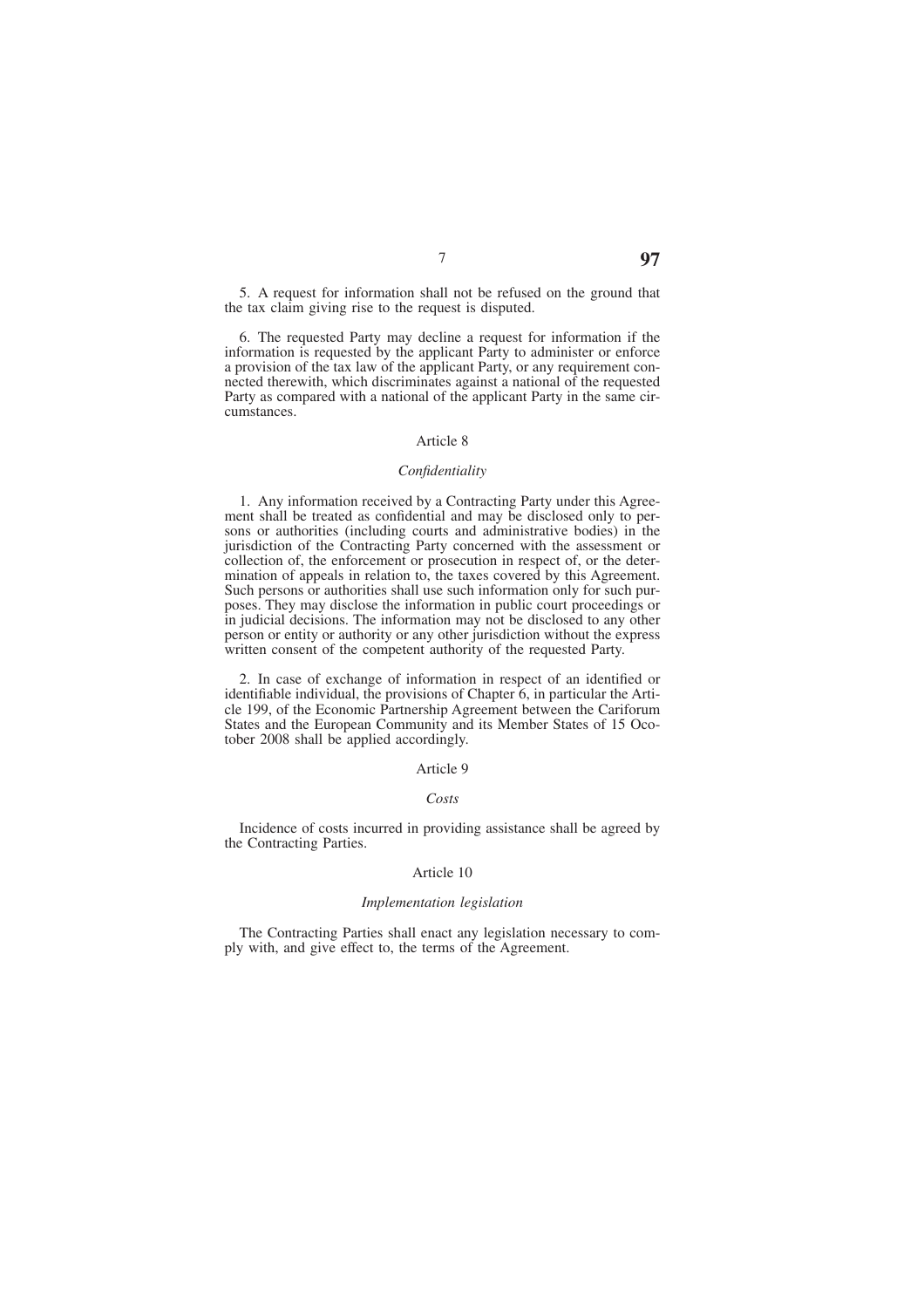#### Article 11

#### *Other international agreements or arrangements*

The possibilities of assistance provided by this Agreement do not limit, nor are they limited by, those contained in existing international agreements or other arrangements between the Contracting Parties which relate to co-operation in tax matters.

#### Article 12

#### *Mutual agreement procedure*

1. Where difficulties or doubts arise between the Contracting Parties regarding the implementation or interpretation of the Agreement, the competent authorities shall endeavour to resolve the matter by mutual agreement.

2. In addition to the agreements referred to in paragraph 1, the competent authorities of the Contracting Parties may mutually agree on the procedures to be used under Articles 5 and 6.

3. The competent authorities of the Contracting Parties may communicate with each other directly for purposes of reaching agreement under this Article.

4. The Contracting Parties may also agree on other forms of dispute resolution.

#### Article 13

#### *Entry into force*

This Agreement shall enter into force when each Party has notified the other of the completion of its necessary internal procedures for entry into force. Upon entry into force, it shall have effect:

a) for criminal tax matters on that date; and

b) for all other matters covered in Article 1 on that date, but only in respect of taxable periods beginning on or after that date, or where there is no taxable period, all charges to tax arising on or after that date.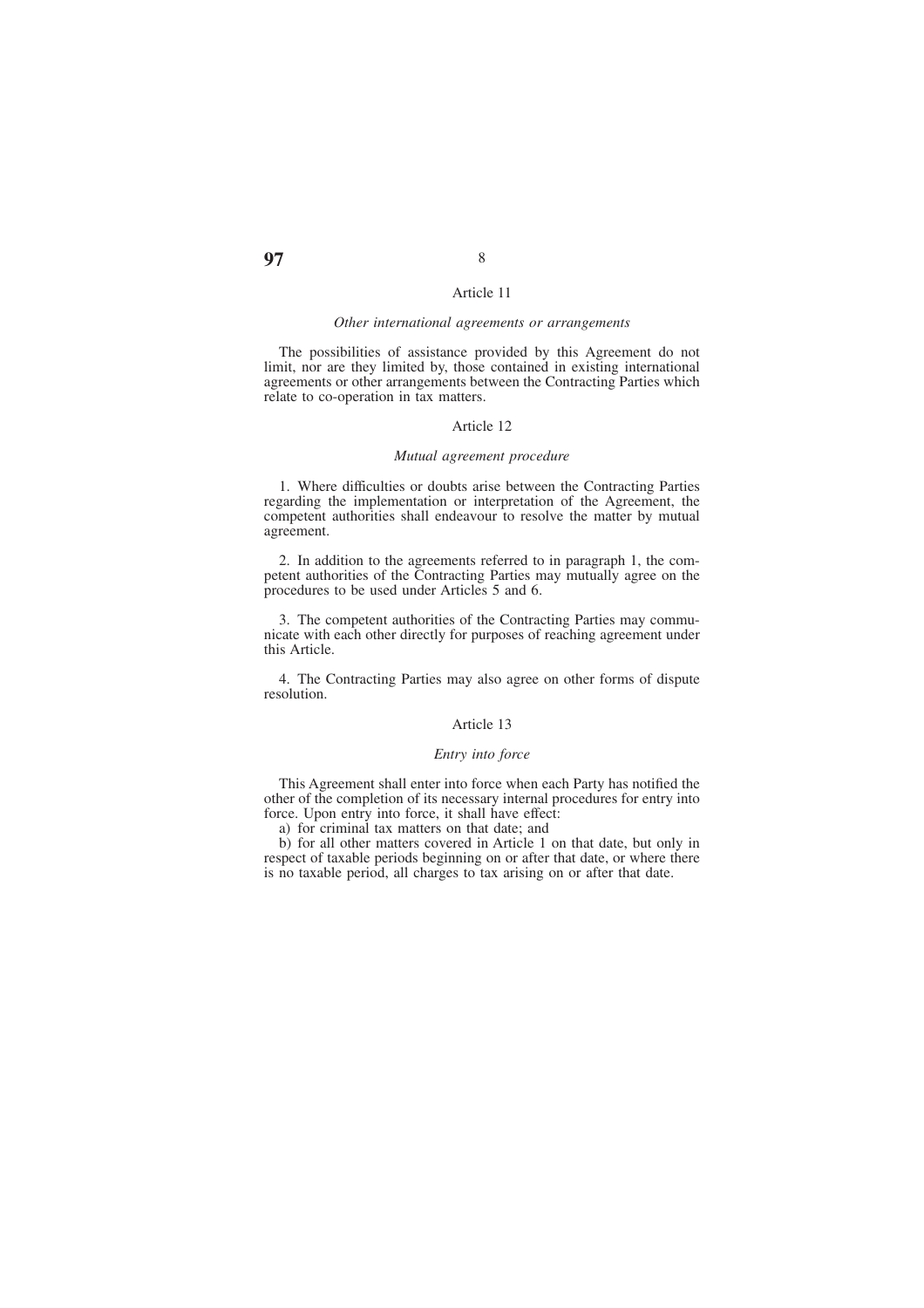#### Article 14

#### *Termination*

1. Either Contracting Party may terminate the Agreement by serving a notice of termination either through diplomatic channels or by letter to the competent authority of the other Contracting Party.

2. Such termination shall become effective on the first day of the month following the expiration of a period of six months after the date of receipt of notice of termination by the other Contracting Party.

3. Following termination of the Agreement the Contracting Parties shall remain bound by the provisions of Article 8 with respect to any information obtained under the Agreement.

IN WITNESS WHEREOF the undersigned, being duly authorised thereto, have signed the Agreement.

DONE at Saint George's this 18th day of February 2010, in duplicate, in the English language.

*For the Kingdom of the Netherlands:*

H. P. P. M. HORBACH

*For Grenada:*

NAZIM V. BURKE

D. PARLEMENT

Het Verdrag behoeft ingevolge artikel 91 van de Grondwet de goedkeuring van de Staten-Generaal, alvorens het Koninkrijk aan het Verdrag kan worden gebonden.

G. INWERKINGTREDING

De bepalingen van het Verdrag zullen ingevolge zijn artikel 13 in werking treden nadat beide partijen elkaar ervan in kennis hebben gesteld dat is voldaan aan de vereiste interne procedures voor de inwerkingtreding ervan.